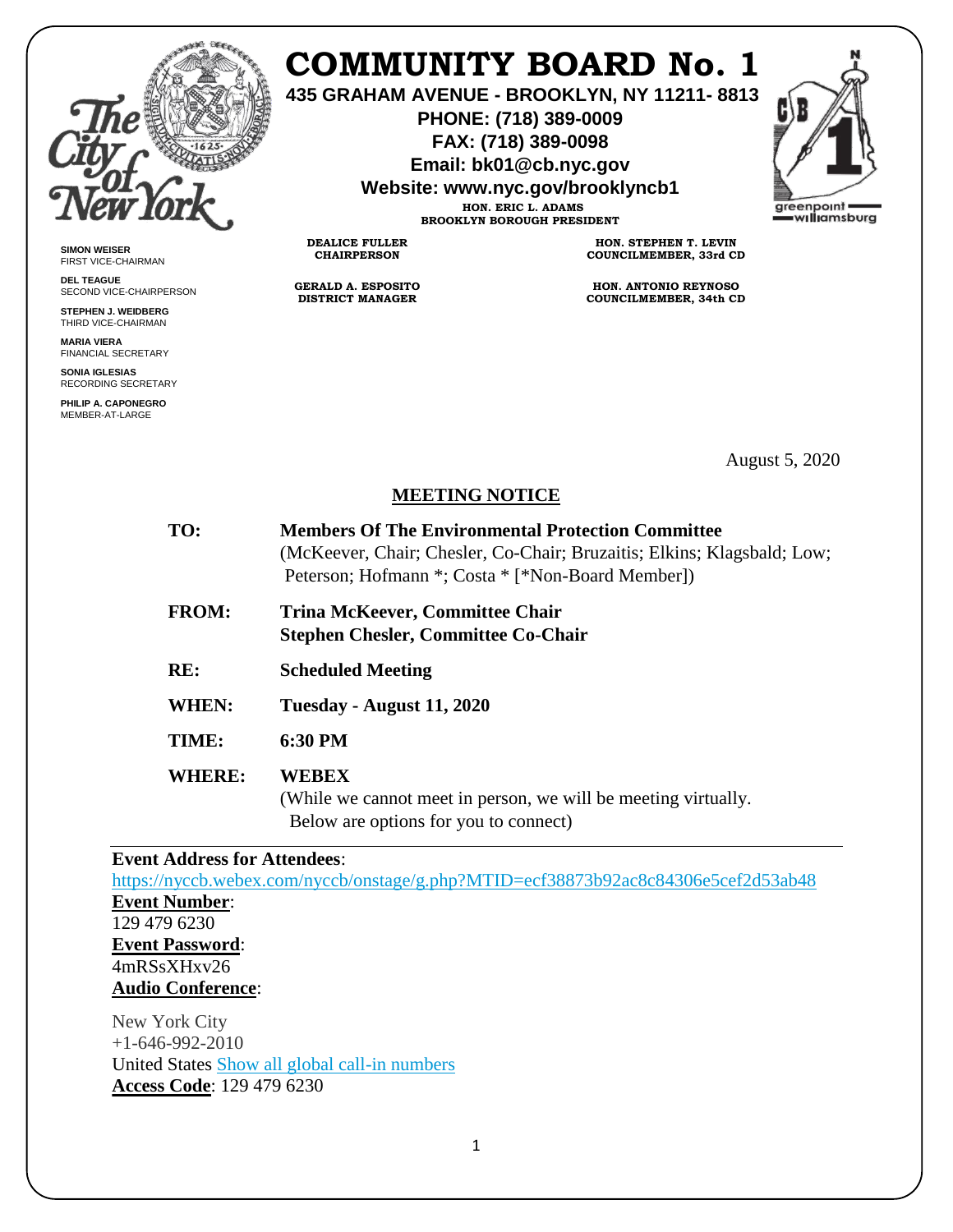## **AGENDA**:

(1.) **PRESENTATION: 34 Berry Street Brownfield Site** - Jane O'Connell, Regional Remediation Engineer for the NYS Department of Environmental Conservation, will provide an overview and answer questions regarding this site and its contamination remediation proposal.

(2.) **UPDATE: On NationalGrid Rate Hike Case and Fossil Fuel Expansion in Community District #1** - from Kim Fraczek and Lee Ziesche, Sane Energy.

TM/SC/mbw Attachment: 1 cc: CB#1 Board Members

Board Meeting notices can be found at:

https://www1.nyc.gov/site/brooklyncb1/meetings/agendas.page

Note: For further information on accessibility or to make a request for accommodations, such as sign language interpretation services, please contact Brooklyn Community Board No. 1, Tel.718- 389-0009; at least (5) business days in advance to ensure availability.

\_\_\_\_\_\_\_\_\_\_\_\_\_\_\_\_\_\_\_\_\_\_\_\_\_\_\_\_\_\_\_\_\_\_\_\_\_\_\_\_\_\_\_\_\_\_\_\_\_\_\_\_\_\_\_\_\_\_\_\_\_\_\_\_\_\_\_\_\_\_\_\_\_\_\_\_\_\_\_\_\_\_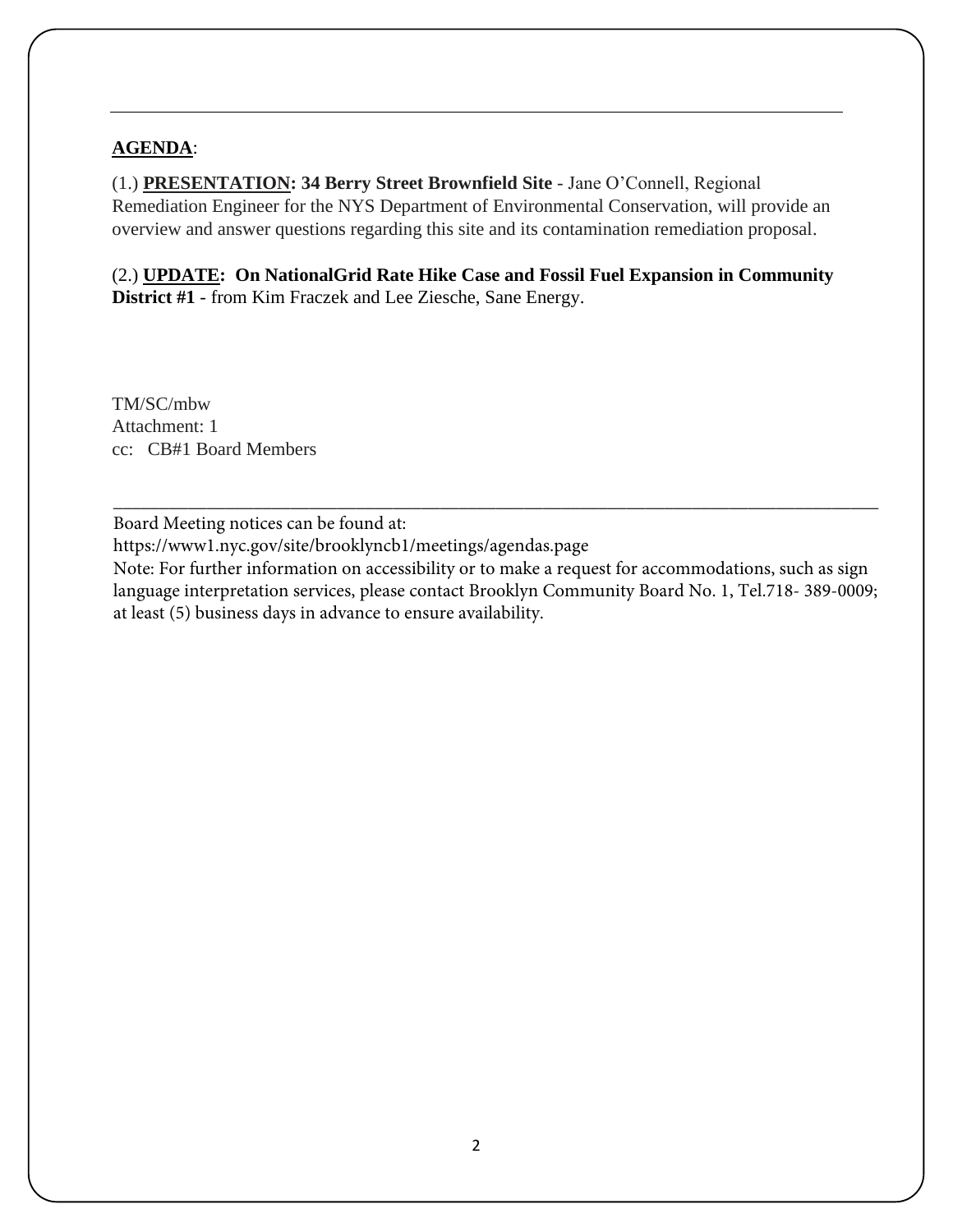

Department of Environmental **Conservation** 

#### **Where to Find Information**

Access project documents through the DECinfo Locator and at these location(s):

#### **Brooklyn Public Library - Leonard Branch**

81 Devoe Street Brooklyn, NY 11211  $(718)$  486-6006

### **Brooklyn Community Board District 1** 435 Graham Avenue

Brooklyn, NY 11211  $(718)$  389-0009

(\*Repositories are temporarily unavailable due to COVID-19 precautions. If you cannot access the online repository, please contact the NYSDEC project manager listed below for assistance)

#### **Who to Contact**

Comments and questions are welcome and should be directed as follows:

#### **Project-Related Questions**

Shaun Bollers, Project Manager **NYSDEC** 47-40 21st Street Long Island City, NY 11101  $(718)$  482-4096 shaun.bollers@dec.ny.gov

#### **Project-Related Health Questions**

**Steven Berninger NYSDOH Empire State Plaza** Corning Tower Rm 1787 Albany, NY 12237  $(518)$  402-7860 beei@health.ny.gov

For more information about New York's **Brownfield Cleanup Program, visit:** www.dec.ny.gov/chemical/8450.html

# **FACT SHEET Brownfield Cleanup Program**

**July 2020** 

**34 Berry Street Brooklyn, NY 11249** 

**SITE No. C224268 NYSDEC REGION 2** 

# **Remedy Proposed for Brownfield Site Contamination; Public Comment Period Announced**

The public is invited to comment on a proposed remedy being reviewed by the New York State Department of Environmental Conservation (NYSDEC), in consultation with the New York State Department of Health (NYSDOH), to address contamination related to the 34 Berry Street site ("Site") located at 34 Berry Street, Brooklyn, NY. Please see the map for the Site location.

Based on the findings of the investigation, NYSDEC, in consultation with NYSDOH, has determined that the Site does not pose a significant threat to public health or the environment.

How to Comment: NYSDEC is accepting written comments about the proposed plan, called a "Draft Remedial Action Work Plan (RAWP)" for 45 days, from July 9, 2020 through August 22, 2020.

- Access the RAWP and other project documents online through the DECinfo Locator: https://www.dec.ny.gov/data/DecDocs/C224268/.
- Documents also are available at the location(s) identified at left under "Where to Find Information."
- Please submit comments to the NYSDEC project manager listed under Project-Related Questions in the "Who to Contact" area at left.

Draft Remedial Work Plan: The cleanup plan is described in a detailed RAWP. The proposed Track 4 restricted residential use remedy consists of:

- Upgrading the existing petroleum extraction system to include surfactant injection and groundwater recirculation to enhance the treatment and recovery of petroleum.
- Treatment of chlorinated solvents in groundwater by injecting oxygen and  $\bullet$ other amendments directly into the zone of contamination to enhance inplace biodegradation.
- Development and implementation of a Health and Safety Plan (HASP) and a Community Air Monitoring Plan (CAMP) for the protection of on-site remediation workers and community/residents during remediation activities
- Continuing operation of the existing passive sub-slab depressurization system and garage ventilation system to mitigate the potential migration of vapors into the building.
- Maintenance of the existing site cover system, which consists of the building's concrete foundation;
- Implementing a Site Management Plan (SMP), which will be required for long-term maintenance of the remedial systems.
- Recording of an Environmental Easement to ensure proper use of the site  $\bullet$ and to confirm that the engineering controls remain in place.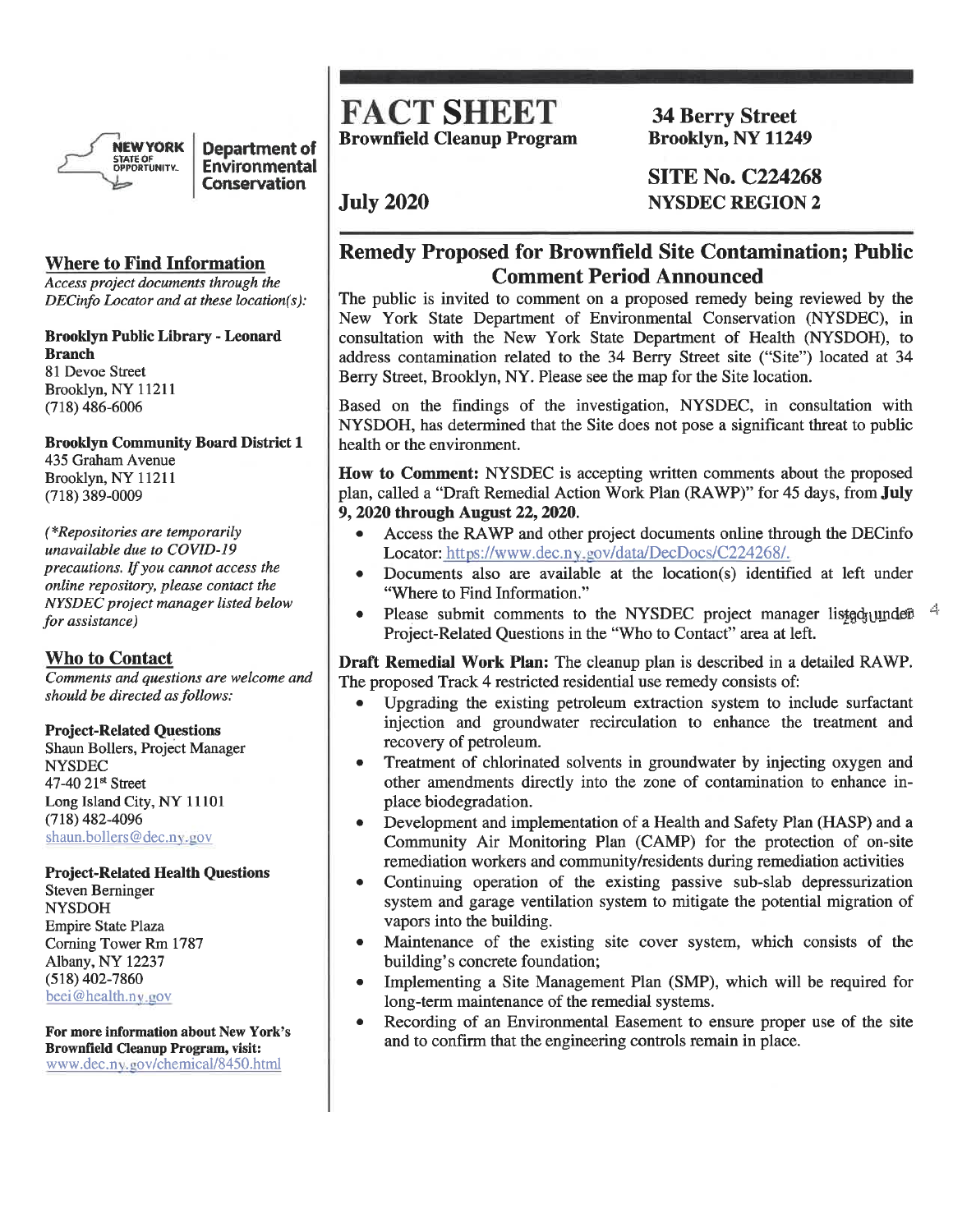# **BROWNFIELD CLEANUP PROGRAM**

The proposed remedy was developed by 34 Berry Street LLC ("applicant") after performing a detailed investigation of the site under New York's Brownfield Cleanup Program (BCP). A "Remedial Investigation Report", which describes the results of the site investigation, was approved by NYSDEC prior to preparation of the RAWP and is also available for review at the locations identified on Page 1.

Next Steps: NYSDEC will consider public comments, revise the cleanup plan as necessary, and issue a final Decision Document. NYSDOH must concur with the proposed remedy. After approval, the proposed remedy becomes the selected remedy. The applicant(s) may then design and perform the cleanup action to address the site contamination, with oversight by NYSDEC and NYSDOH.

NYSDEC will keep the public informed throughout the investigation and cleanup of the site.

Site Description: The 0.83-acre site is an irregularly shaped lot bordered to the east by Berry Street, to the south by North  $11<sup>th</sup>$  Street, to the west by a warehouse building used by the Brooklyn Brewery, and to the north by North  $12^{th}$  Street. It is currently developed with a seven-story residential building that fronts Berry and North 12<sup>th</sup> Streets. A basement level parking garage is located under the building, with an entrance ramp located on North 11<sup>th</sup> Street. A small, street-level valet parking lot is also located on North 11<sup>th</sup> Street. Previously, the site was occupied by the New York Quinine and Chemical Works until 1951. All on-site buildings were demolished in 2008 and the construction of the existing residential structure was completed in 2010.

Additional site details, including environmental and health assessment summaries, are available on NYSDEC's Environmental Site Remediation Database (by entering the site ID, C224268) at:

http://www.dec.nv.gov/cfmx/extapps/derexternal/index.cfm  $?$ pageid=3

**Summary of the Investigation:** The primary contaminants of concern identified at the site include:

- Petroleum in two separate areas on the eastern and western sides of the site).
- Petroleum-related volatile organic compounds (VOCs) and semi-volatile organic compounds (SVOCs) in groundwater that are associated with the free-phase fuel oil areas.
- Chlorinated solvent contaminants in groundwater and saturated soil in the southeast portion of the site.

Brownfield Cleanup Program: New York's BCP encourages the voluntary cleanup of contaminated properties known as "brownfields" so that they can be reused and redeveloped. These uses may include recreation, housing, business or other uses. A brownfield site is any real property where a contaminant is present at levels exceeding the soil cleanup objectives or other health-based or environmental standards, criteria or guidance adopted by NYSDEC that are applicable based on the reasonably anticipated use of the property, in accordance with applicable regulations.

For more information about the BCP, visit: http://www.dec.ny.gov/chemical/8450.html

We encourage you to share this fact sheet with neighbors and tenants, and/or post this fact sheet in a prominent area of your building for others to see.

## **Stay Informed With DEC Delivers**

Sign up to receive site updates by email: www.dec.ny.gov/chemical/61092.html

Note: Please disregard if you already have signed up and received this fact sheet electronically.

#### **DECinfo Locator**

Interactive map to access DEC documents and public data about the environmental quality of specific sites: http://www.dec.ny.gov/pubs/109457.html